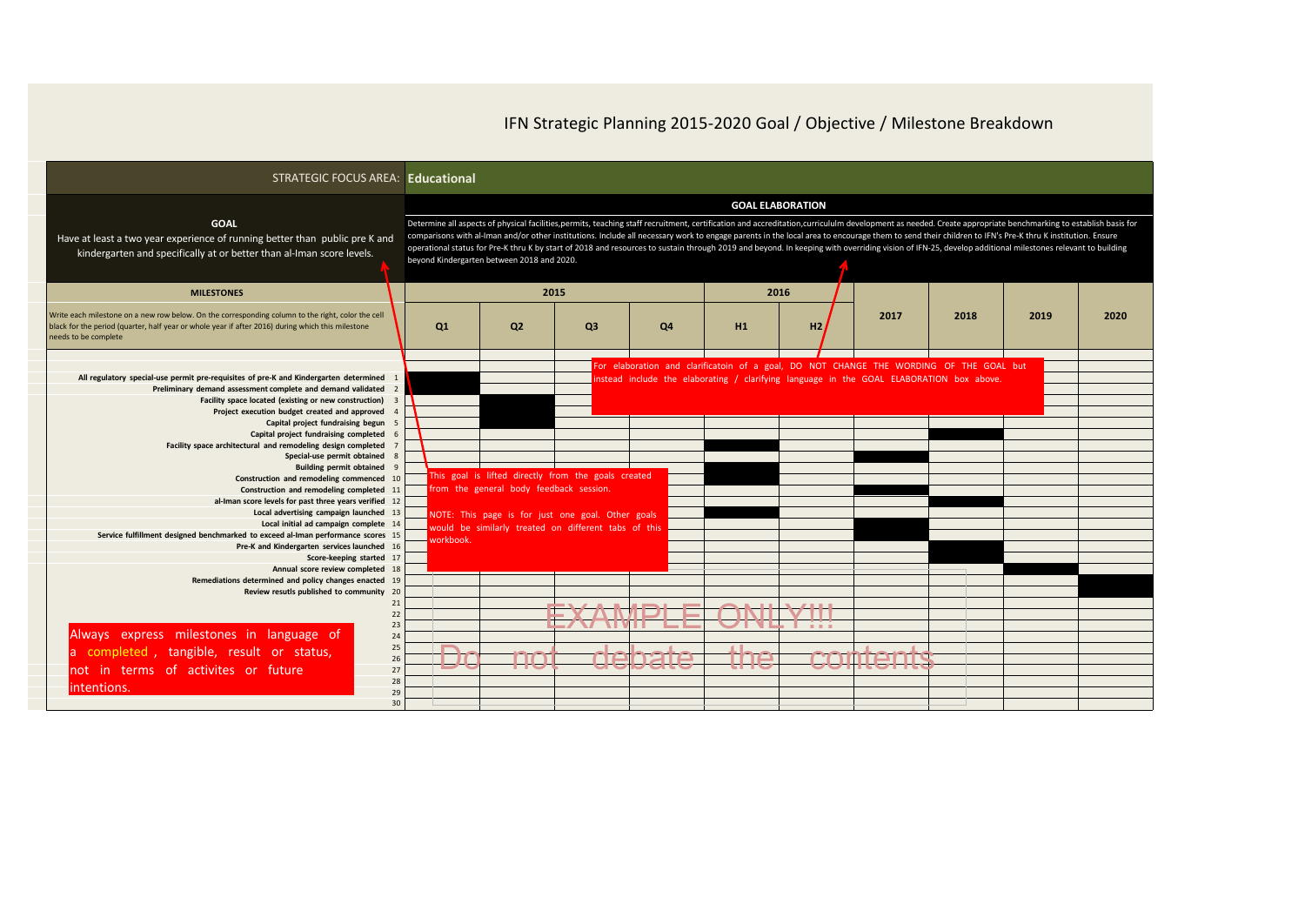|                                                                                                                                                                                                                                | STRATEGIC FOCUS AREA: Inter-faith/Civic Engagement (Outreach)                                                                                                                                                                                                                                                                                                                                                                                                                                                                                       |    |      |                |    |      |      |      |      |      |  |  |
|--------------------------------------------------------------------------------------------------------------------------------------------------------------------------------------------------------------------------------|-----------------------------------------------------------------------------------------------------------------------------------------------------------------------------------------------------------------------------------------------------------------------------------------------------------------------------------------------------------------------------------------------------------------------------------------------------------------------------------------------------------------------------------------------------|----|------|----------------|----|------|------|------|------|------|--|--|
| <b>GOAL</b><br>IFN regularly holds food drives, shelter and blood drives                                                                                                                                                       | <b>GOAL ELABORATION</b><br>IFN is recognized as an important partner in Lake County when it comes to supporting the hungry and homeless. Regular food drives are being held at IFN in collaboration with similar organizations. IFN has<br>a committed group of volunteers solely for the purpose of organizing food drives and helping out at local shelters. IFN hosts regular blood drives in collaboration with Life Source run by designated<br>volunteers. In times of disaster relief situations, IFN will organize additional blood drives. |    |      |                |    |      |      |      |      |      |  |  |
| <b>MILESTONES</b>                                                                                                                                                                                                              |                                                                                                                                                                                                                                                                                                                                                                                                                                                                                                                                                     |    | 2015 |                |    | 2016 |      |      |      |      |  |  |
| Write each milestone on a new row below. On the corresponding column to the right, color the cell<br>black for the period (quarter, half year or whole year if after 2016) during which this milestone<br>needs to be complete | Q1                                                                                                                                                                                                                                                                                                                                                                                                                                                                                                                                                  | Q2 | Q3   | Q <sub>4</sub> | H1 | H2   | 2017 | 2018 | 2019 | 2020 |  |  |
|                                                                                                                                                                                                                                |                                                                                                                                                                                                                                                                                                                                                                                                                                                                                                                                                     |    |      |                |    |      |      |      |      |      |  |  |
| Designated group of volunteers identified<br>1                                                                                                                                                                                 |                                                                                                                                                                                                                                                                                                                                                                                                                                                                                                                                                     |    |      |                |    |      |      |      |      |      |  |  |
| Food preparation/blood drive permits determined<br>$\overline{2}$<br>Partners in the Lake County area identified<br>$\overline{3}$                                                                                             |                                                                                                                                                                                                                                                                                                                                                                                                                                                                                                                                                     |    |      |                |    |      |      |      |      |      |  |  |
| Meetings held with collaborating partners in Lake County                                                                                                                                                                       |                                                                                                                                                                                                                                                                                                                                                                                                                                                                                                                                                     |    |      |                |    |      |      |      |      |      |  |  |
| Ad campaign in local media for blood drives<br>5                                                                                                                                                                               |                                                                                                                                                                                                                                                                                                                                                                                                                                                                                                                                                     |    |      |                |    |      |      |      |      |      |  |  |
| Planning and setup for possible shelter initiated                                                                                                                                                                              |                                                                                                                                                                                                                                                                                                                                                                                                                                                                                                                                                     |    |      |                |    |      |      |      |      |      |  |  |
|                                                                                                                                                                                                                                |                                                                                                                                                                                                                                                                                                                                                                                                                                                                                                                                                     |    |      |                |    |      |      |      |      |      |  |  |
| q                                                                                                                                                                                                                              |                                                                                                                                                                                                                                                                                                                                                                                                                                                                                                                                                     |    |      |                |    |      |      |      |      |      |  |  |
| 10                                                                                                                                                                                                                             |                                                                                                                                                                                                                                                                                                                                                                                                                                                                                                                                                     |    |      |                |    |      |      |      |      |      |  |  |
| 11                                                                                                                                                                                                                             |                                                                                                                                                                                                                                                                                                                                                                                                                                                                                                                                                     |    |      |                |    |      |      |      |      |      |  |  |
| 12<br>13                                                                                                                                                                                                                       |                                                                                                                                                                                                                                                                                                                                                                                                                                                                                                                                                     |    |      |                |    |      |      |      |      |      |  |  |
| 14                                                                                                                                                                                                                             |                                                                                                                                                                                                                                                                                                                                                                                                                                                                                                                                                     |    |      |                |    |      |      |      |      |      |  |  |
| 15                                                                                                                                                                                                                             |                                                                                                                                                                                                                                                                                                                                                                                                                                                                                                                                                     |    |      |                |    |      |      |      |      |      |  |  |
| 16                                                                                                                                                                                                                             |                                                                                                                                                                                                                                                                                                                                                                                                                                                                                                                                                     |    |      |                |    |      |      |      |      |      |  |  |
| 17<br>18                                                                                                                                                                                                                       |                                                                                                                                                                                                                                                                                                                                                                                                                                                                                                                                                     |    |      |                |    |      |      |      |      |      |  |  |
| 19                                                                                                                                                                                                                             |                                                                                                                                                                                                                                                                                                                                                                                                                                                                                                                                                     |    |      |                |    |      |      |      |      |      |  |  |
| 20                                                                                                                                                                                                                             |                                                                                                                                                                                                                                                                                                                                                                                                                                                                                                                                                     |    |      |                |    |      |      |      |      |      |  |  |
| 21                                                                                                                                                                                                                             |                                                                                                                                                                                                                                                                                                                                                                                                                                                                                                                                                     |    |      |                |    |      |      |      |      |      |  |  |
| 22<br>23                                                                                                                                                                                                                       |                                                                                                                                                                                                                                                                                                                                                                                                                                                                                                                                                     |    |      |                |    |      |      |      |      |      |  |  |
| 24                                                                                                                                                                                                                             |                                                                                                                                                                                                                                                                                                                                                                                                                                                                                                                                                     |    |      |                |    |      |      |      |      |      |  |  |
| 25                                                                                                                                                                                                                             |                                                                                                                                                                                                                                                                                                                                                                                                                                                                                                                                                     |    |      |                |    |      |      |      |      |      |  |  |
| 26                                                                                                                                                                                                                             |                                                                                                                                                                                                                                                                                                                                                                                                                                                                                                                                                     |    |      |                |    |      |      |      |      |      |  |  |
| 27                                                                                                                                                                                                                             |                                                                                                                                                                                                                                                                                                                                                                                                                                                                                                                                                     |    |      |                |    |      |      |      |      |      |  |  |
| 28<br>29                                                                                                                                                                                                                       |                                                                                                                                                                                                                                                                                                                                                                                                                                                                                                                                                     |    |      |                |    |      |      |      |      |      |  |  |
| 30                                                                                                                                                                                                                             |                                                                                                                                                                                                                                                                                                                                                                                                                                                                                                                                                     |    |      |                |    |      |      |      |      |      |  |  |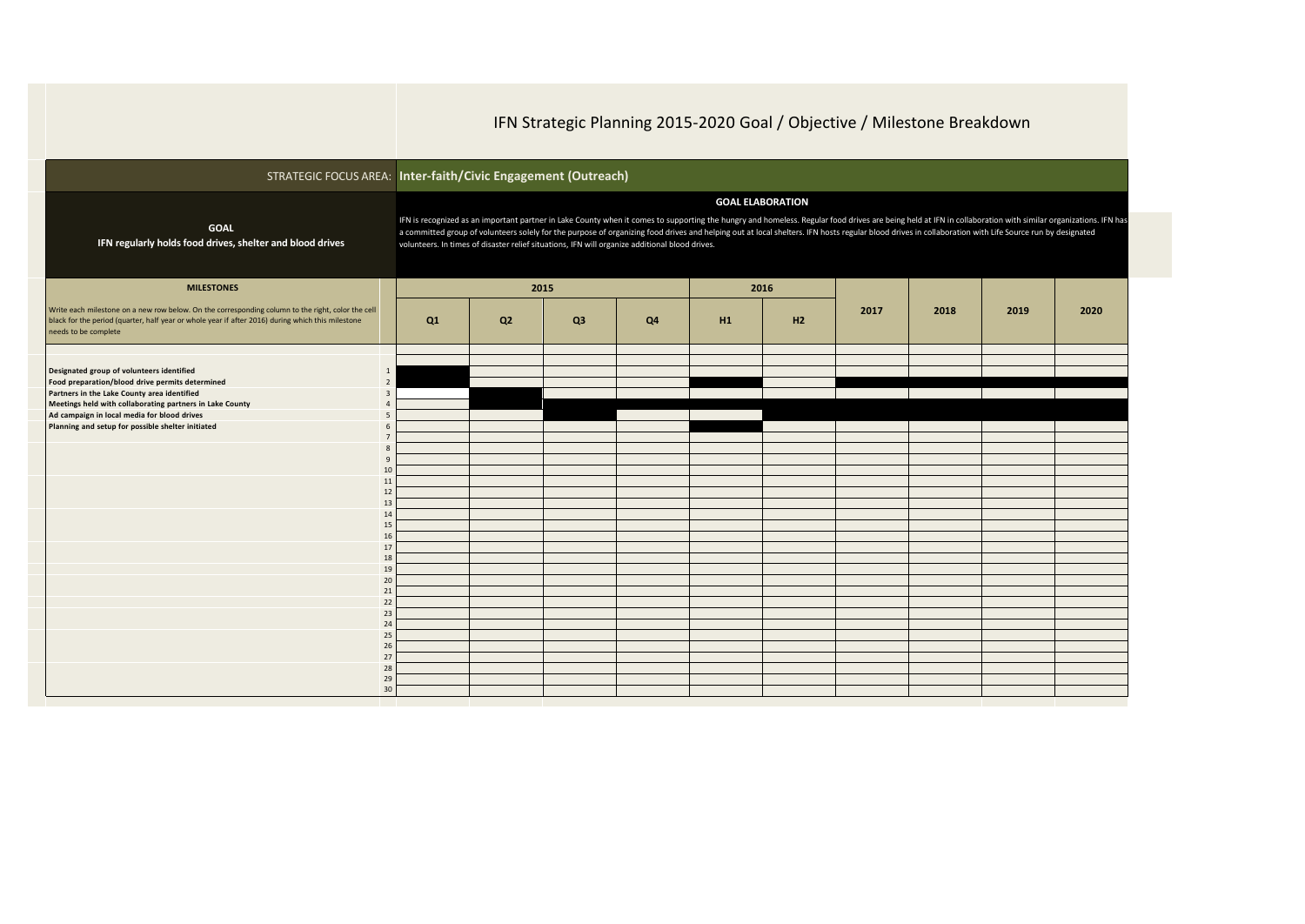|                                                                                                                                                                                                                                |                          | STRATEGIC FOCUS AREA: Inter-faith/Civic Engagement (Outreach)                                                                                                                                                                                                                                                                                                                                                                                                                                                                                                                                                                                                                                                                                                                                                                        |                |                |    |      |    |      |      |      |      |  |  |
|--------------------------------------------------------------------------------------------------------------------------------------------------------------------------------------------------------------------------------|--------------------------|--------------------------------------------------------------------------------------------------------------------------------------------------------------------------------------------------------------------------------------------------------------------------------------------------------------------------------------------------------------------------------------------------------------------------------------------------------------------------------------------------------------------------------------------------------------------------------------------------------------------------------------------------------------------------------------------------------------------------------------------------------------------------------------------------------------------------------------|----------------|----------------|----|------|----|------|------|------|------|--|--|
|                                                                                                                                                                                                                                |                          | <b>GOAL ELABORATION</b><br>IFN regularly organizes Open Houses to build bridges with neighbors, co-workers, friends, teachers, media, law-enforcement, elected officials and other faith groups and organizations. IFN responds to<br>requests from anyone who wants to visit the masjid. IFN responds to requests to visit anyone who wants information about Islam. IFN is proactively reaching out to schools, universities, hospitals, other<br>faith groups and organizations to offer education on Islam. IFN provides teacher training on Islam at locals school districts. IFN parents are actively involved in their children's schools to provide support<br>and information to teachers and non-Muslim students. IFN members are actively involved in schools, homeowner associations, sports clubs and local government. |                |                |    |      |    |      |      |      |      |  |  |
| <b>GOAL</b><br>IFN's members operate a program of inviting non-Muslim friends and co-workers and<br>neighbors to visit the masjid and organize open houses at the masjid.                                                      |                          |                                                                                                                                                                                                                                                                                                                                                                                                                                                                                                                                                                                                                                                                                                                                                                                                                                      |                |                |    |      |    |      |      |      |      |  |  |
| <b>MILESTONES</b>                                                                                                                                                                                                              |                          |                                                                                                                                                                                                                                                                                                                                                                                                                                                                                                                                                                                                                                                                                                                                                                                                                                      | 2015           |                |    | 2016 |    |      |      |      |      |  |  |
| Write each milestone on a new row below. On the corresponding column to the right, color the cell black<br>for the period (quarter, half year or whole year if after 2016) during which this milestone needs to be<br>complete |                          |                                                                                                                                                                                                                                                                                                                                                                                                                                                                                                                                                                                                                                                                                                                                                                                                                                      | Q <sub>2</sub> | Q <sub>3</sub> | Q4 | H1   | H2 | 2017 | 2018 | 2019 | 2020 |  |  |
|                                                                                                                                                                                                                                |                          |                                                                                                                                                                                                                                                                                                                                                                                                                                                                                                                                                                                                                                                                                                                                                                                                                                      |                |                |    |      |    |      |      |      |      |  |  |
| Communicate importance of outreach to existing IFN community                                                                                                                                                                   | $\mathbf{1}$             |                                                                                                                                                                                                                                                                                                                                                                                                                                                                                                                                                                                                                                                                                                                                                                                                                                      |                |                |    |      |    |      |      |      |      |  |  |
| Identify committed volunteers to build an outreach group                                                                                                                                                                       | $\overline{\phantom{a}}$ |                                                                                                                                                                                                                                                                                                                                                                                                                                                                                                                                                                                                                                                                                                                                                                                                                                      |                |                |    |      |    |      |      |      |      |  |  |
| Develop team building events to maintain motivation/momentum within the outreach group                                                                                                                                         | $\overline{3}$           |                                                                                                                                                                                                                                                                                                                                                                                                                                                                                                                                                                                                                                                                                                                                                                                                                                      |                |                |    |      |    |      |      |      |      |  |  |
| Conduct speaker training for outreach volunteers to ensure structure and uniformity                                                                                                                                            | $\overline{A}$           |                                                                                                                                                                                                                                                                                                                                                                                                                                                                                                                                                                                                                                                                                                                                                                                                                                      |                |                |    |      |    |      |      |      |      |  |  |
| Bring Islamic Network Group Training to IFN<br>Begin process to develop an Islamic Speaker Bureau at IFN                                                                                                                       | 5<br>-6                  |                                                                                                                                                                                                                                                                                                                                                                                                                                                                                                                                                                                                                                                                                                                                                                                                                                      |                |                |    |      |    |      |      |      |      |  |  |
| Organize IFN members to particpate in CAIR, Lake County United etc                                                                                                                                                             |                          |                                                                                                                                                                                                                                                                                                                                                                                                                                                                                                                                                                                                                                                                                                                                                                                                                                      |                |                |    |      |    |      |      |      |      |  |  |
| Develop an Outreach web page linked from IFN's website with basic info on Islam and links                                                                                                                                      | $\mathbf{g}$             |                                                                                                                                                                                                                                                                                                                                                                                                                                                                                                                                                                                                                                                                                                                                                                                                                                      |                |                |    |      |    |      |      |      |      |  |  |
| Maintain the Outreach web page                                                                                                                                                                                                 | $\mathbf{q}$             |                                                                                                                                                                                                                                                                                                                                                                                                                                                                                                                                                                                                                                                                                                                                                                                                                                      |                |                |    |      |    |      |      |      |      |  |  |
| Enhance IFN's social media footprint through Facebook and other means                                                                                                                                                          | 10                       |                                                                                                                                                                                                                                                                                                                                                                                                                                                                                                                                                                                                                                                                                                                                                                                                                                      |                |                |    |      |    |      |      |      |      |  |  |
| Build tailored "Islam 101" powerpoints/prezis to suit many different audiences                                                                                                                                                 | 11                       |                                                                                                                                                                                                                                                                                                                                                                                                                                                                                                                                                                                                                                                                                                                                                                                                                                      |                |                |    |      |    |      |      |      |      |  |  |
| Build a data base of local schools, principals, social studies teachers                                                                                                                                                        | 12                       |                                                                                                                                                                                                                                                                                                                                                                                                                                                                                                                                                                                                                                                                                                                                                                                                                                      |                |                |    |      |    |      |      |      |      |  |  |
| Build a teacher training cuirriculum (2-hour hands-on class)<br>IFN regularly participates in district-wide teacher training and offers classes for educators                                                                  | 13<br>14                 |                                                                                                                                                                                                                                                                                                                                                                                                                                                                                                                                                                                                                                                                                                                                                                                                                                      |                |                |    |      |    |      |      |      |      |  |  |
| IFN regularly hosts anyone interested in Islam with a tour and basic information on Islam                                                                                                                                      | 15                       |                                                                                                                                                                                                                                                                                                                                                                                                                                                                                                                                                                                                                                                                                                                                                                                                                                      |                |                |    |      |    |      |      |      |      |  |  |
| IFN regularly visits anyone interested in Islam (schools, hospitals, other faith groups etc)                                                                                                                                   | 16                       |                                                                                                                                                                                                                                                                                                                                                                                                                                                                                                                                                                                                                                                                                                                                                                                                                                      |                |                |    |      |    |      |      |      |      |  |  |
| Identify MSA's (high school and college) and offer support                                                                                                                                                                     | 17                       |                                                                                                                                                                                                                                                                                                                                                                                                                                                                                                                                                                                                                                                                                                                                                                                                                                      |                |                |    |      |    |      |      |      |      |  |  |
| Ad campaign for open houses initiated                                                                                                                                                                                          | 18                       |                                                                                                                                                                                                                                                                                                                                                                                                                                                                                                                                                                                                                                                                                                                                                                                                                                      |                |                |    |      |    |      |      |      |      |  |  |
| Ad campaign for teacher training initiated                                                                                                                                                                                     | 19                       |                                                                                                                                                                                                                                                                                                                                                                                                                                                                                                                                                                                                                                                                                                                                                                                                                                      |                |                |    |      |    |      |      |      |      |  |  |
| A media spokesperson is identified and trained through CAIR, CIOGC or others                                                                                                                                                   | 20                       |                                                                                                                                                                                                                                                                                                                                                                                                                                                                                                                                                                                                                                                                                                                                                                                                                                      |                |                |    |      |    |      |      |      |      |  |  |
| IFN is hosting regular Open Houses<br>IFN offers workshops to IFN parents regarding educating about Islam and Muslims in school                                                                                                | 21<br>22                 |                                                                                                                                                                                                                                                                                                                                                                                                                                                                                                                                                                                                                                                                                                                                                                                                                                      |                |                |    |      |    |      |      |      |      |  |  |
| IFN parents at every single elementary, middle and high school work together as a group at each scho                                                                                                                           | 23                       |                                                                                                                                                                                                                                                                                                                                                                                                                                                                                                                                                                                                                                                                                                                                                                                                                                      |                |                |    |      |    |      |      |      |      |  |  |
| Workshops on civic engagement are being offered to the IFN community                                                                                                                                                           | 24                       |                                                                                                                                                                                                                                                                                                                                                                                                                                                                                                                                                                                                                                                                                                                                                                                                                                      |                |                |    |      |    |      |      |      |      |  |  |
| "Connect with neighbors" initiative                                                                                                                                                                                            | 25                       |                                                                                                                                                                                                                                                                                                                                                                                                                                                                                                                                                                                                                                                                                                                                                                                                                                      |                |                |    |      |    |      |      |      |      |  |  |
| Naval Base Jumuah                                                                                                                                                                                                              | 26                       |                                                                                                                                                                                                                                                                                                                                                                                                                                                                                                                                                                                                                                                                                                                                                                                                                                      |                |                |    |      |    |      |      |      |      |  |  |
|                                                                                                                                                                                                                                | 27                       |                                                                                                                                                                                                                                                                                                                                                                                                                                                                                                                                                                                                                                                                                                                                                                                                                                      |                |                |    |      |    |      |      |      |      |  |  |
|                                                                                                                                                                                                                                | 28                       |                                                                                                                                                                                                                                                                                                                                                                                                                                                                                                                                                                                                                                                                                                                                                                                                                                      |                |                |    |      |    |      |      |      |      |  |  |
|                                                                                                                                                                                                                                | 29<br>30                 |                                                                                                                                                                                                                                                                                                                                                                                                                                                                                                                                                                                                                                                                                                                                                                                                                                      |                |                |    |      |    |      |      |      |      |  |  |
|                                                                                                                                                                                                                                |                          |                                                                                                                                                                                                                                                                                                                                                                                                                                                                                                                                                                                                                                                                                                                                                                                                                                      |                |                |    |      |    |      |      |      |      |  |  |